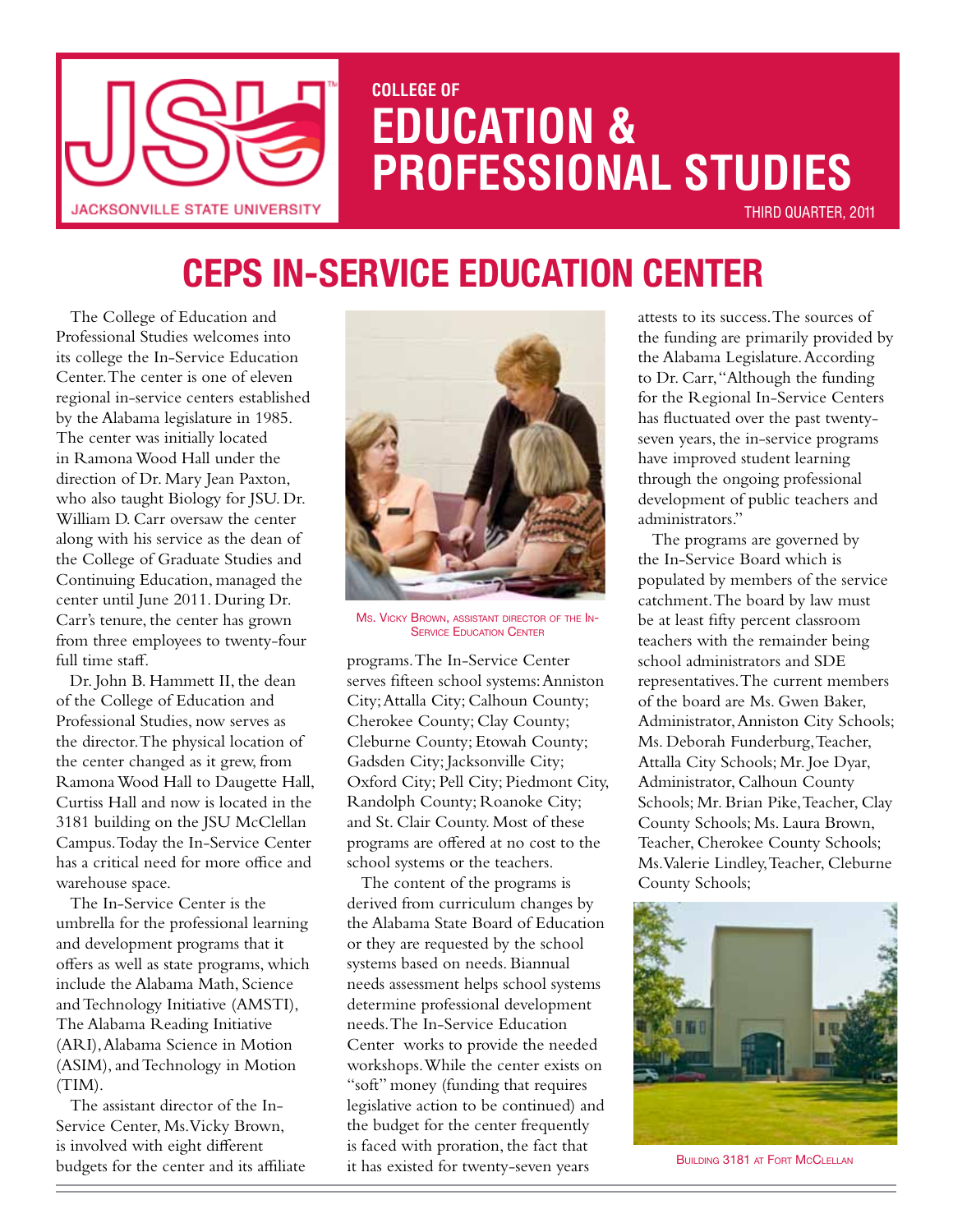(Continued from page 1)



Ms. Tanya A. Barns is the project director for AMSTI at McClellan in Building 3170

Mr. Don Graves, Administrator, Etowah County Schools; Ms. Jonna Betterton, Teacher, Gadsden City Schools; Ms. Kristie Goodwin, Administrator, Oxford City Schools; Mr. Matt Akins, Administrator, Piedmont City Schools; Dr. Michael Barber. Administrator, Pell City Schools; Ms. Wanda Langley, Teacher. Randolph County Schools, Ms. Melissa Adkins, Teacher, St. Clair County schools, Ms. Debra Royston, Teacher, Roanoke City Schools, Ms. Lisa Williams, Jacksonville State University Representative, Dr. Gena Thornburg, Jacksonville State University Representative, and Ms. Debbie Webster, Alabama State Board of Education Representative. The members are nominated by school superintendents or Uniserve coordinators.

The In-Service Center offers the College of Education and Professional Studies a new collaborative partner base.

"From this base," Ms. Tanya Barns said, "JSU students who receive the preparatory AMSTI information will accelerate JSU graduates into being eligible to have AMSTI materials."

AMSTI provides learning modules to schools. The modules can consist of dried beans, millipedes, plastic cups, markers, colors, graphing calculators, and a variety of materials that empower teachers to conduct inquiry based scientific and mathematical activities. In order for teachers to be

eligible for these materials, they must attend two week AMSTI training available to K-6 teachers. Now in cooperation with the Science in Motion initiative, they provide modules to all grade levels.

The In-Service Education Center at JSU McClellan has an office area, one large classroom, two classrooms and a large conference room. This conference room is available for CEPS departmental meetings. The center also shares a computer laboratory with other JSU departments housed in building 3181. AMSTI occupies a large warehouse across the street in building 3170. In 3181, AMSTI has offices in the front and a storage area to house the supplies for kits. Since the kits can comprise several large containers, AMSTI also has an additional storage area located in the

PX building of Fort McClellan (the McClellan Town Center). Science in Motion is located at Martin Hall on the Jacksonville State University main campus.

Ms. Tanya A. Barns is the project director for AMSTI at McClellan. She says in the CEPS In-Service region she serves fifty-six schools. She schedules the AMSTI trainers in these schools and, depending on the needs the AMSTI specialists, may work with the school for a month or semester.

The In-Service Education Center has long been a partner with the College of Education and Professional Studies. When housed in Ramona Wood Hall, the In-Service Education Center provided and shared the first computer laboratory in room 308. The lab held twenty Apple IIe computers. In addition the site served as a copy center for free software for teachers. Dr. Hammett is working toward increasing the collaboration between the In-Service Education Center and the CEPS. Because of the space shortage faced by AMSTI, he is trying to find space closer to the main campus to relocate the center. "Keeping teachers in the state of Alabama current in the use of 'best practices' is a role that fits the CEPS well. I see the In-Service Education Center as a way that the college will provide greater service to education in our state," said Dr. Hammett.



A training session for AMSTI at McClellan in Building 3170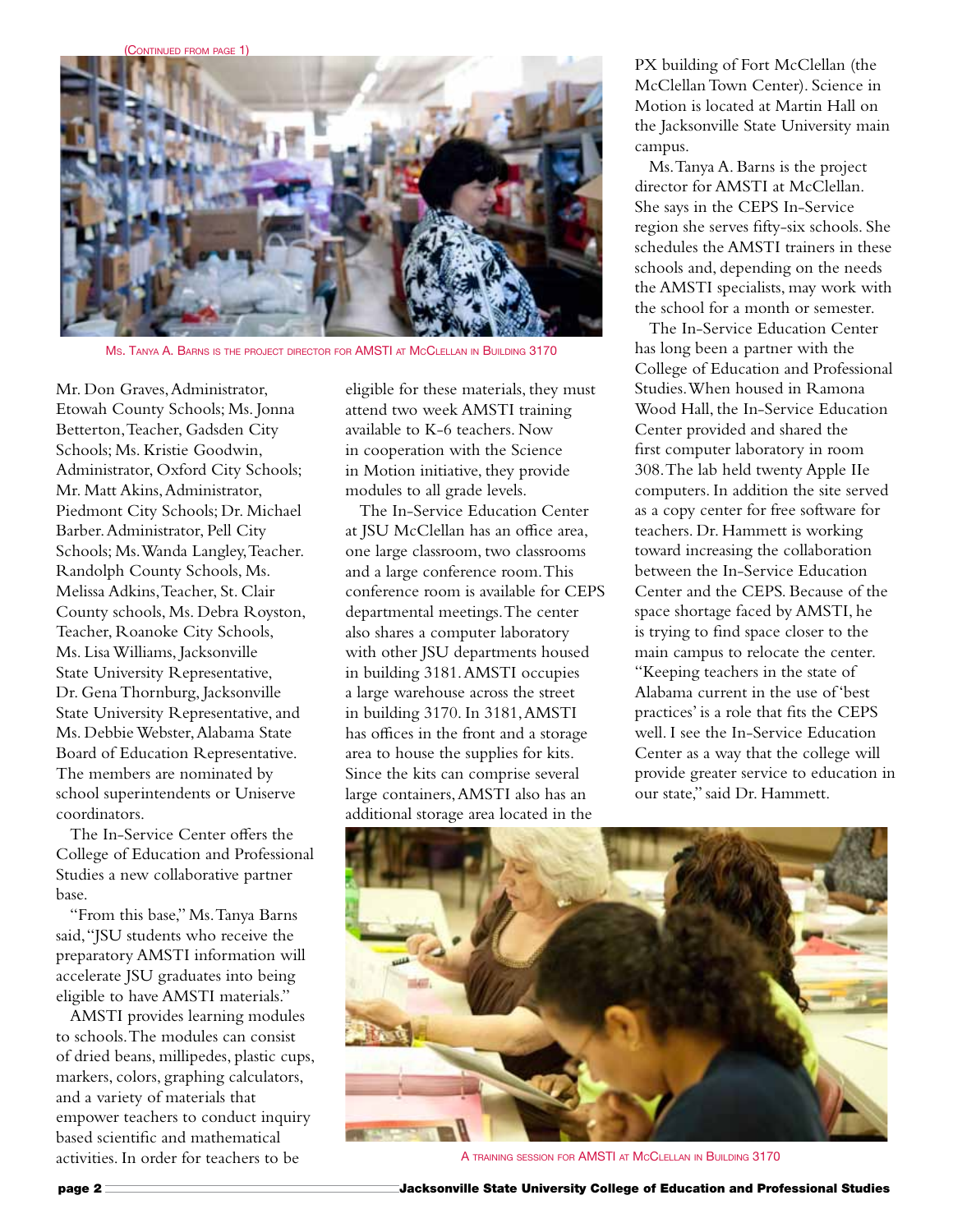

Ms. LaDonna Kinsaul





Mr. Ray Bryan



**Ms. SALLY CASH JOHNSON** 

### **CEPS Board of Visitors**

The College of Education and Professional Studies Board of Visitors met on September 24, 2011. The board welcomed the newly appointed chair, Mr. Charles E. Robinson,Jr. He shared with the board, visitors, and CEPS administrators his reasons for supporting the college and his vision of how the Board of Visitors can be organized.

Speaking to the group, Dr. John B. Hammett, dean of the CEPS spoke of his vision for alleviating the space challenges that exist, especially those in Ramona Wood Hall, and the equipment and technology challenges faced by the college as a whole.

"Preparing students in technology, communication, and dietetics requires up-to-date equipment in order to be competitive. The professional programs offered through the CEPS require professional equipment. I look forward to working with this board and Mr. Robinson to ensure continued success, " said Dr. Hammett.



DR. MARY STINSON



DR. CHARLOTTE THORNBURG



Mr. Charles E. Robinson, Jr., Chair





Ms. Francis Moon

Jacksonville State University College of Education and Professional Studies page 3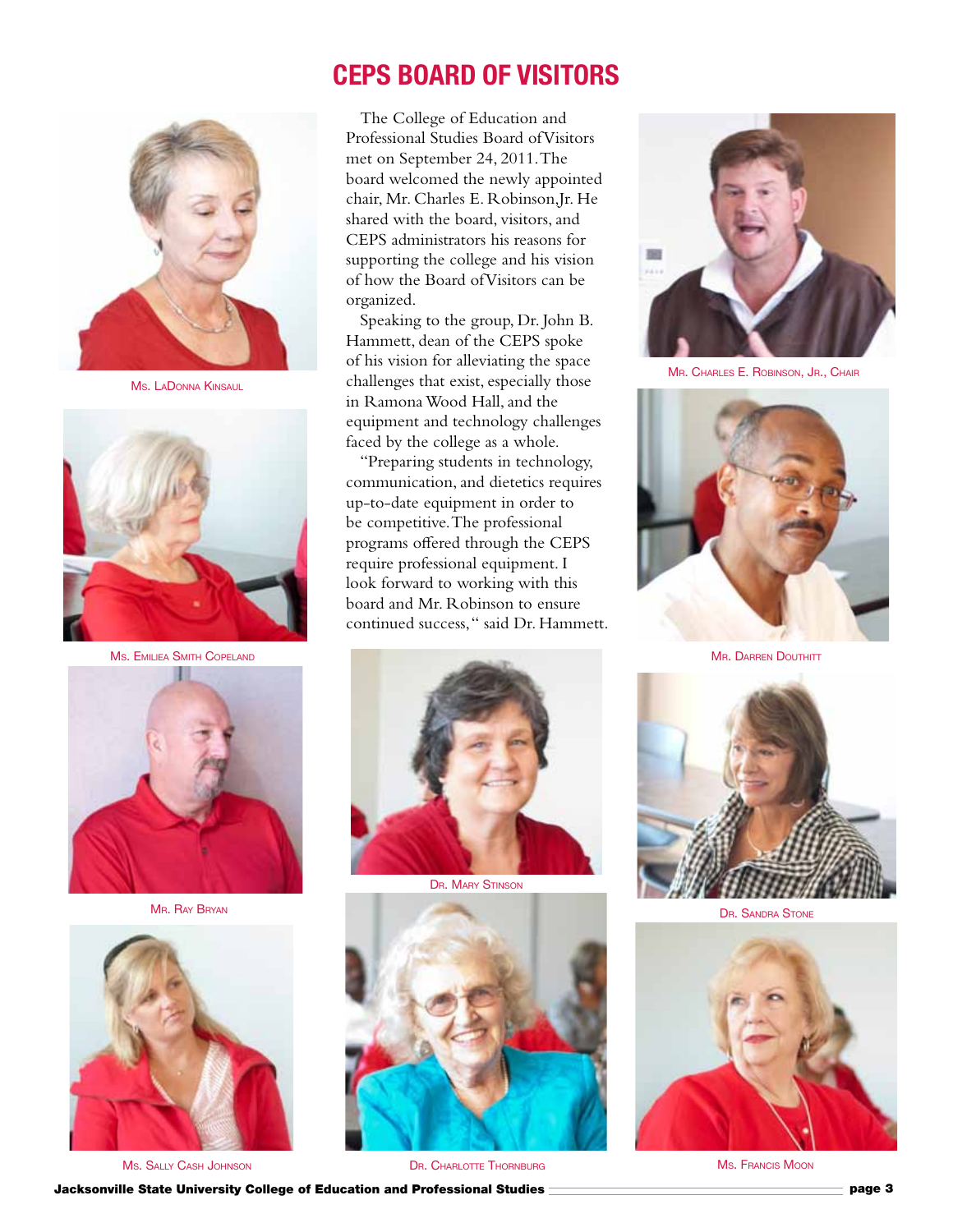### **Faculty News: CEPS Welcomes New faculty Ms. Janet L. Bavonese, the Department of Curriculum and Instruction**

Ms. Janet L. Bavonese joins the faculty as an instructor in Curriculum and Instruction. Mrs. Bavonese will be teaching Developing Language Arts and Reading Diagnosis. She will be serving as an advisor in the undergraduate elementary education program as well as coordinating the CEPS' Professional Development Schools Project. She joins JSU with many years of experience from Alabama and Florida. Ms. Bavonese began her career in Miami-Dade County, Florida, as a classroom teacher with a very diverse population of students, many of whom did not speak English. While employed with Miami-Dade County Public Schools, she was a

district literacy leader, curriculum specialist for reading and language arts, and a reading coach at one of the most challenging and diverse schools in the district. She was primary author and trainer of Miami-Dade's Project DRAW (Developing Readers and Writers) and Passport to Reading



Ms. Janet L. Bavonese, instructor in Curriculum and Instruction

Summer Program. She also served as a professional developer for Just Read! Florida. While in Miami, Ms. Bavonese served as a facilitator at University of Miami's Zelda Glazer Writing Institute, and was a yearly speaker at University of Miami's Reading Institute. Following her career in Miami-Dade County, Ms. Bavonese joined the Alabama Reading Initiative staff as a regional reading coach. In this role, she provided technical

assistance, literacy coaching, and professional development to teachers, reading coaches, and administrators in Alabama's schools.

Ms. Bavonese has also authored and presented a variety of literacy related professional development sessions through the JSU In-Service Education Center.

She holds a BA from St. Thomas University, an MS in teaching English to speakers of other languages from Nova Southeastern University, and an MS in reading specialist from JSU.

Ms. Bavonese is currently pursuing an EdD in Curriculum and Instruction from The University of Alabama. Her research interests include new literacies, instructional coaching, and teacher education. She writes a blog: TALENT: Teaching and Learning Every Day: a Network for Teachers.. http:// teachandlearneverydaynetwork. blogspot.com/.

#### **Dr. James McGahey, the Department of Educational Resources**

Dr. James McGahey is an assistant professor in the Department of Educational Resources. Most of his previous work and education was completed in Georgia.

Dr. McGahey is a graduate of the University of Georgia, where he received his BA. He then went into his family's construction business. He returned to college at Augusta State University receiving a MEd and teaching certification. He began his teaching career as an English teacher at Brentwood Academy. He then earned his EdS in counseling at



Dr. James McGahey, assistant professor Educational Resources

Georgia Southern University and EdD at Auburn University. He has conducted research on "house call counselors," where a school counselor travels to client's homes to provide more insight and information to enhance counseling. He also hopes to pursue research in South America looking at the role of school counseling internationally.

Dr. McGahey is looking forward to his transition into higher education. Recreationally, he enjoys tennis and outdoor recreational activities especially

those that involve the ocean, rivers or lakes.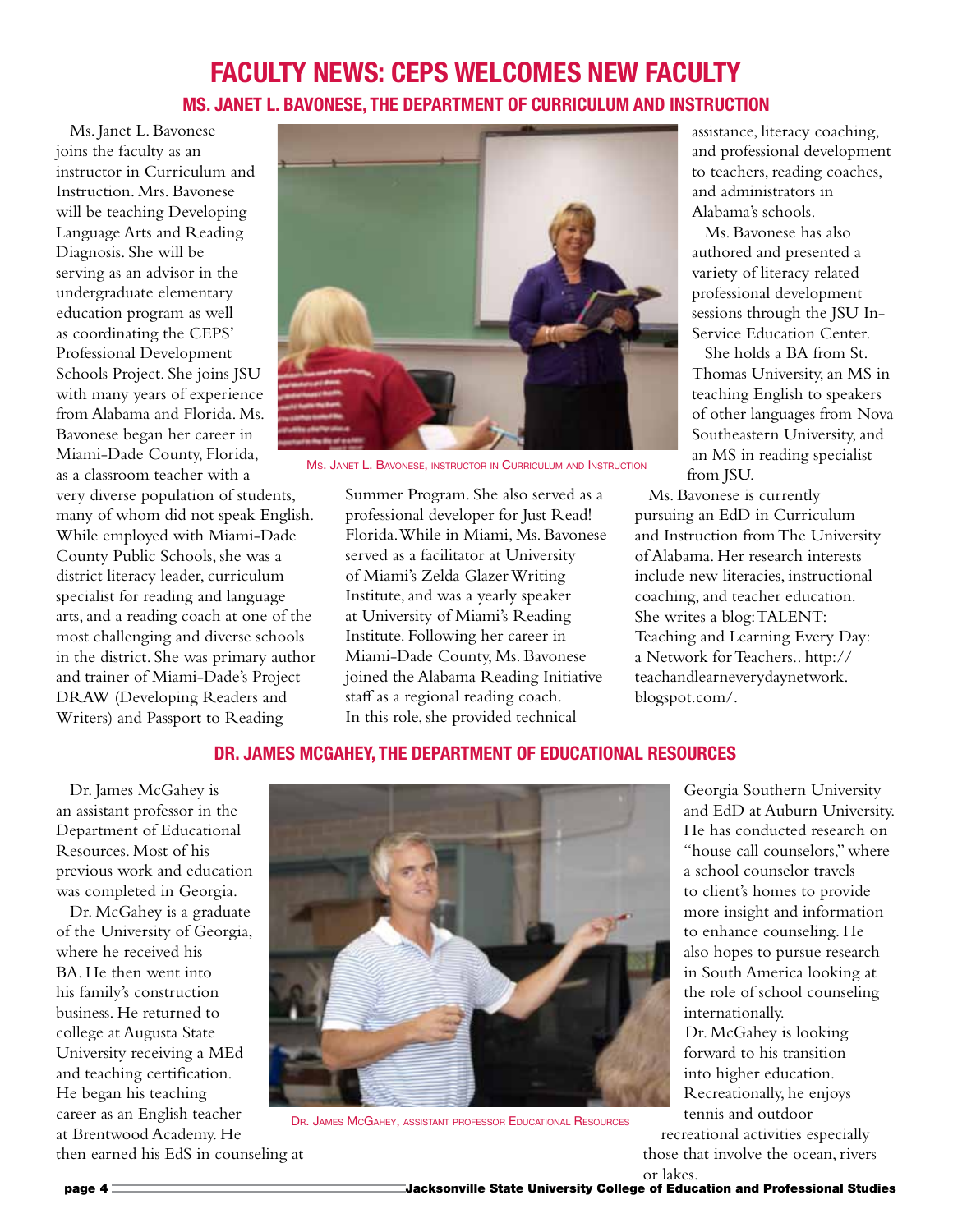#### **Ms. Andrea Rains, the Department of Health, Physical Education, and Recreation**

Ms. Andrea Martin Rains is an instructor in the Department of Health, Physical Education, and Recreation. She is from Blountsville, Alabama. She has two degrees from JSU, a BS in exercise science and a minor in nutrition and a MS in physical education. While she attended JSU, she served as an assistant athletic trainer with JSU Sports Medicine. She was on the sidelines for athletic events from 2002 to 2004. After graduation she taught at Gadsden High School where she taught Physical Education and Health. She also coached girls' basketball and softball. Her next teaching assignments were at Wills Valley Elementary in Fort Payne and the Caldwell Elementary School in Scottsboro. At both schools she taught Physical Education and coached softball. "While it was very engaging to refine young women's softball skills and compete, the real challenge was to start students in a sport," said Ms. Rains.



Ms. Andrea M Rains, instructor in Health, Physical Education, and Recreation

Ms. Rains is married to Mr. Chad Rains. They have two boys, Aidan, three years old, and Avery, who is one year old. The boys keep them both very busy. Ms. Rains is very interested in the role of nutrition in developing athleticism. 'With two boys to raise, my research will have a practical value," said Ms. Rains.

#### **Dr. Priscilla Wilson, the Department of Educational Resources**



Dr. Priscilla Wilson, assistant professor Educational Resources

Dr. Priscilla Wilson is an assistant professor in the Department of Educational Resources. She is from Anniston, Alabama, where she attended Anniston High School. She earned her BA from Tulane

University, her MS in counseling at JSU, and her PhD in Counselor Education from The University of Alabama in Tuscaloosa. She began her career at Family Services Center of Calhoun County, served as a CED Mental Health Center therapist, and at Covenant Services where she was also a therapist. While she was at The University of Alabama, she worked with the Juvenile Mentoring Program as a Mentor Match Coordinator and as a graduate research assistant. She also worked at Indian Rivers Mental Health Center Assertive Community Treatment Program as a therapist. After her graduation from The University of Alabama, she worked in Anniston at the Northeast Alabama Center for Community Initiatives.

Dr. Wilson says, "I hope to continue my research on HIV/ AIDS prevention in the African American community, and sexual identity construction while here at the university." Dr. Wilson relaxes through drawing, painting, and playing the piano.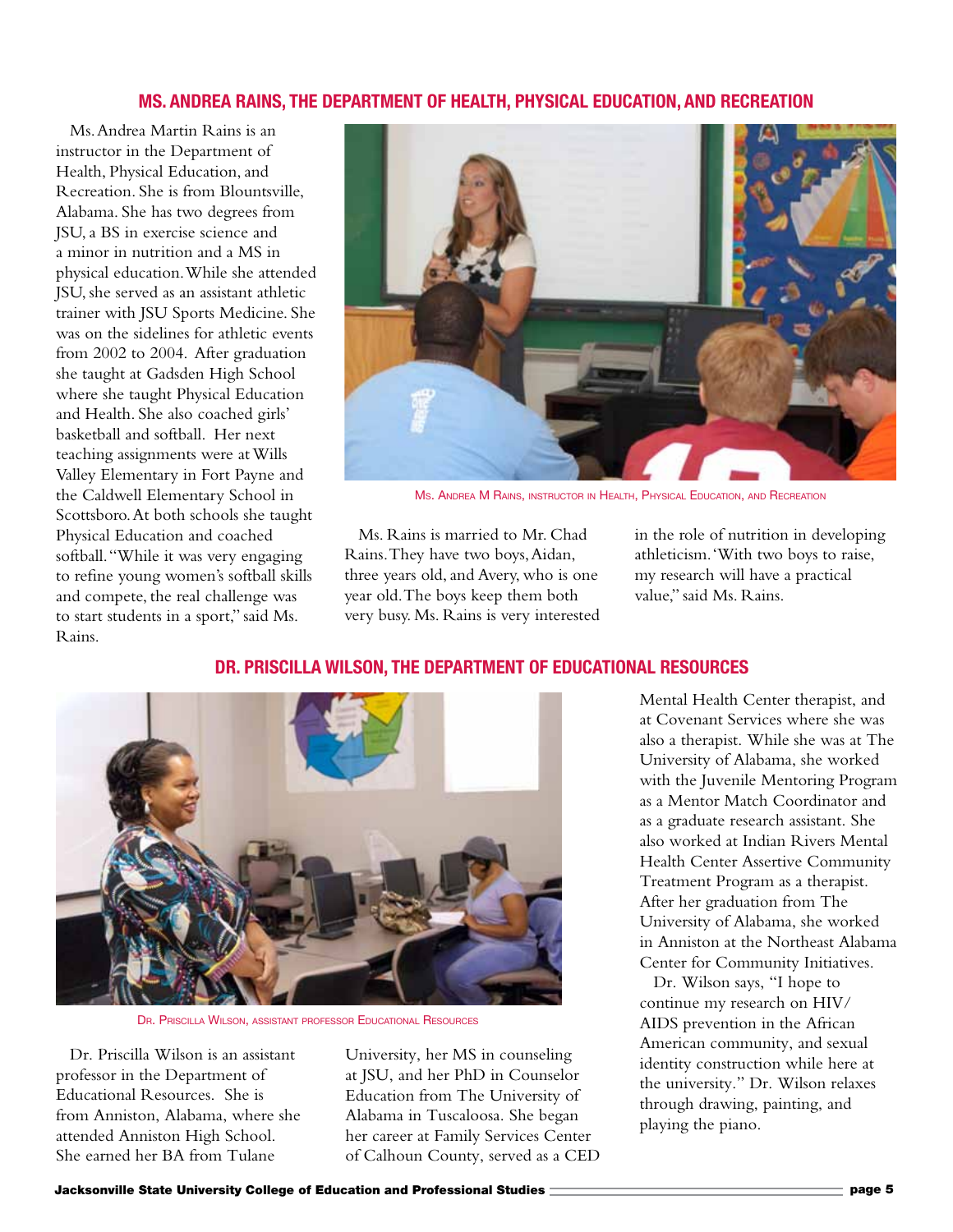#### **Dr. Jennifer m. Troncale, the Department of Curriculum and Instruction**



Dr. Jennifer Troncale, assistant professor in Curriculum and Instruction

Dr. Jennifer M. Troncale is an assistant professor in the Department of Curriculum and Instruction. She completed a BS degree in Elementary and Early Childhood Education from The University of Alabama. She began her teaching career in Etowah County. As a classroom teacher Dr. Troncale says that she has gained valuable experience working with students of diversity in grades first through fourth. During her time in the elementary

classroom, she worked on her MEd, EdS, and then PhD. Dr. Troncale was the District Teacher of the Year in 2005, as well as a Jacksonville Teacher Hall of Fame Elementary School Finalist.

In 2003, Dr. Troncale became a National Board Certified Teacher (NBCT) which helped her to develop her knowledge, skills, and commitment to the teaching profession. As an NBCT, she found there was little research regarding the instructional strategies used, and the curriculum delivered by National Board Certified Teachers. Her doctoral dissertation examined the role of family and community involvement in social studies. She investigated how early elementary National Board Certified Teachers described the ways in which they engage families and communities in social studies based on the guidelines found in the National Board for Professional Teaching Standards.

Dr. Troncale served five years as a university supervisor and adjunct instructor at JSU. As a teacher of science and social studies methods courses, Dr. Troncale believes her role as a professor is to guide while making knowledge accessible and to enable the students' natural curiosity to direct their learning. To Dr. Troncale, providing students with access to hands-on/minds-on activities and allowing students adequate time and space, creates an opportunity for individual discovery and individual construction of knowledge.

#### **Ms. Emily Sims, the Department of Secondary education**

Ms. Emily Sims is an instructor in the Department of Secondary Education. She received both a BS and a MS from Jacksonville State University. Ms. Sims taught in Alabama public schools for eight years. In 2004, she earned National Board Certified Teacher status. After deciding to pursue a PhD full-time, She concurrently taught at Gadsden State Community College in the English Department and at JSU in the Department of Secondary Education.

Ms. Sims has served on various local, state, and national committees. Her most recent service is as a national consultant for the National Board of Professional Teaching

Standards, English Language Arts Standards Committee. This committee is charged with revising and transforming the current English Language Arts standards into a document that will maintain relevancy in theory and practice for the next ten years.

Ms. Sims research interests include areas of social justice and the use of technological tools to enhance classroom learning. Ms. Sims will defend her dissertation on a study involving first-year composition students' perceptions of using classroom blogs to improve their WELLET WELL SIMS, INSTRUCTOR IN SECONDARY



**EDUCATION**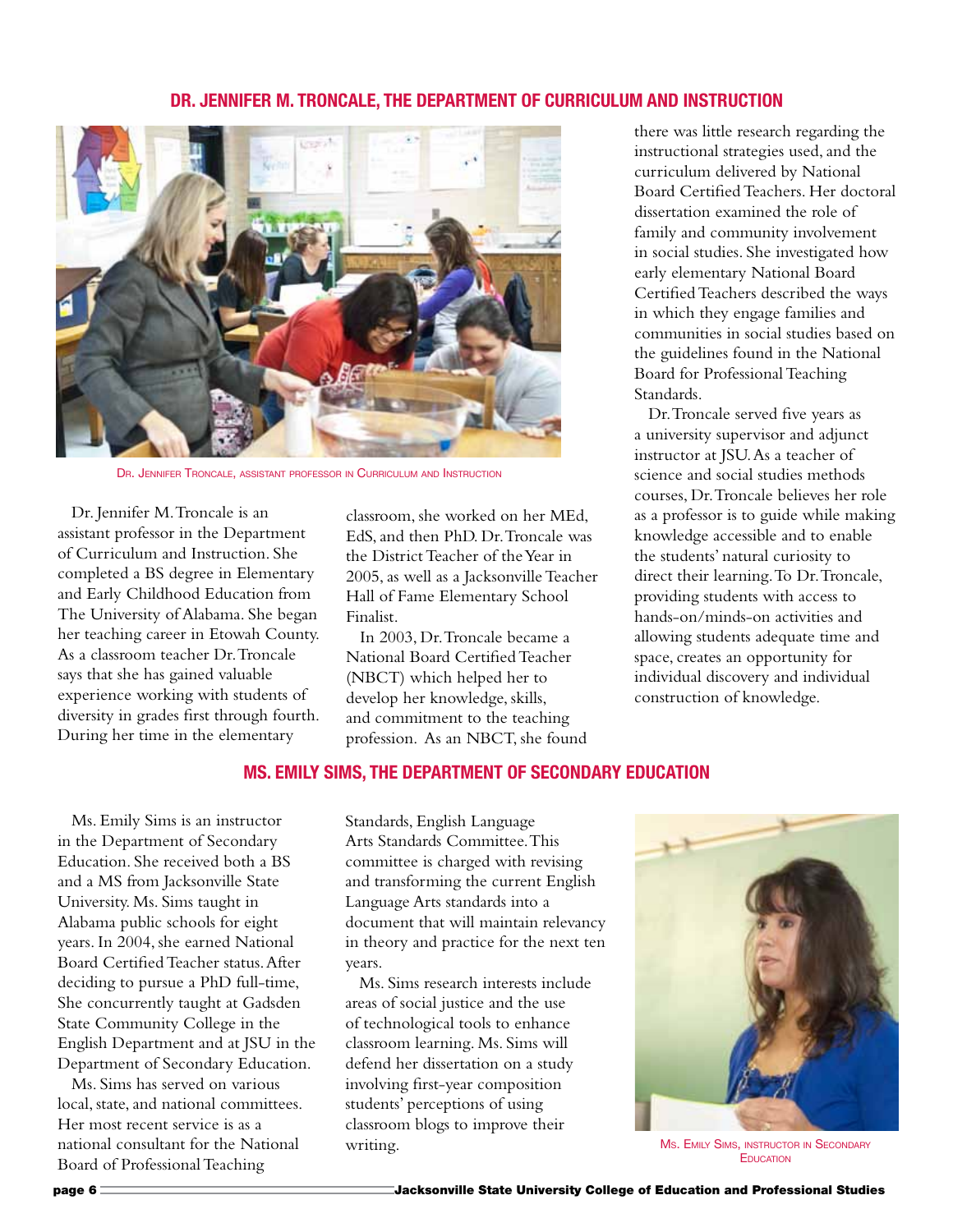#### **Dr. Joseph Akpan, the Department of Secondary education**

Dr. Joseph Akpan, joined the CEPS as an associate professor in the Department of Secondary Education. Dr. Akpan received his BS from Lane College, a MA from Drake University and his PhD from Iowa State University. Dr. Akpan was born in Akwa Ibom State in Nigeria and has lived in the United States for over fourteen years. He is a member of the National Science Teachers Association and the National Association for Research in Science Teaching.

One of Dr. Akpan's areas of expertise is the value and philosophical positions involving animal dissection in the middle school. He has worked with classroom teachers in a study that has compared the students conducting dissection on a real animal with those using virtual dissection software. The resultant data will be used to assess students' performance and their attitudes toward dissection, virtual



Dr. Joseph Akpan, associate professor in Secondary Education

learning, science classes, and school in general. In addition, addressing these debates effectively will require careful reflection on the school community's ethical values and review of the policies and practices that uphold those values.

Dr. Akpan travels to Nigeria to give back his services to help the people there. He is the chairman of the School of Excellence at the Akwa Ibom State Organization of Nigeria

USA, Inc. This association provides information on HIV/AIDS prevention and environmental health risks, provides scholarships to needy students, provides clean drinking water to schools, and brings in medical doctors to treat illness including HIV/AIDS. Recently he served on the committee to develop a multi–year strategy for education in Akwa Ibom State. To see how you can help please visit http:// www.akisan.org/

Dr. Akpan is committed to individual students' intellectual development through emphasis on excellence in teaching, advising, researching, and caring for his students. His hope is that, this will enhance current academic programs at JSU while ensuring higher levels of significance and impact in the future of American children taught by his students.

"*He who learns, teaches*," African Proverb

### **Mr. Bobby Burns Named Alumnus of the Year Mr. burns was honored at JSU Homecoming 2011**

Mr. Bobby Burns earned his BS degree in elementary education from JSU in 1978 followed by his MS in 1979. He began his career in 1978 as a teacher at Webster's Chapel Junior High School. Mr. Burns served as a teacher and assistant principal in Pleasant Valley Schools, Chapter I resource teacher, federal programs director, and professional development director. Mr. Burns went on to serve as deputy superintendent and federal programs director for the Calhoun County Board of Education until his retirement in 2011.

Mr. Burns is a member of the Phi Delta Kappa Chapter #0211 at JSU, the Council for Leaders in Alabama Schools, and the Alabama Council for School Administration and Supervision. He has served as president for the Alabama and National Associations of Federal Education Program Administrators (NAFEPA). Even after his retirement, Mr. Burns is actively working with NAFEPA.

Mr. Burns is a likeable man and a great storyteller. He was known to the Calhoun County Board of Education as a supporter of the staff and a hard worker. He has a national reputation as an expert in Title I grants.

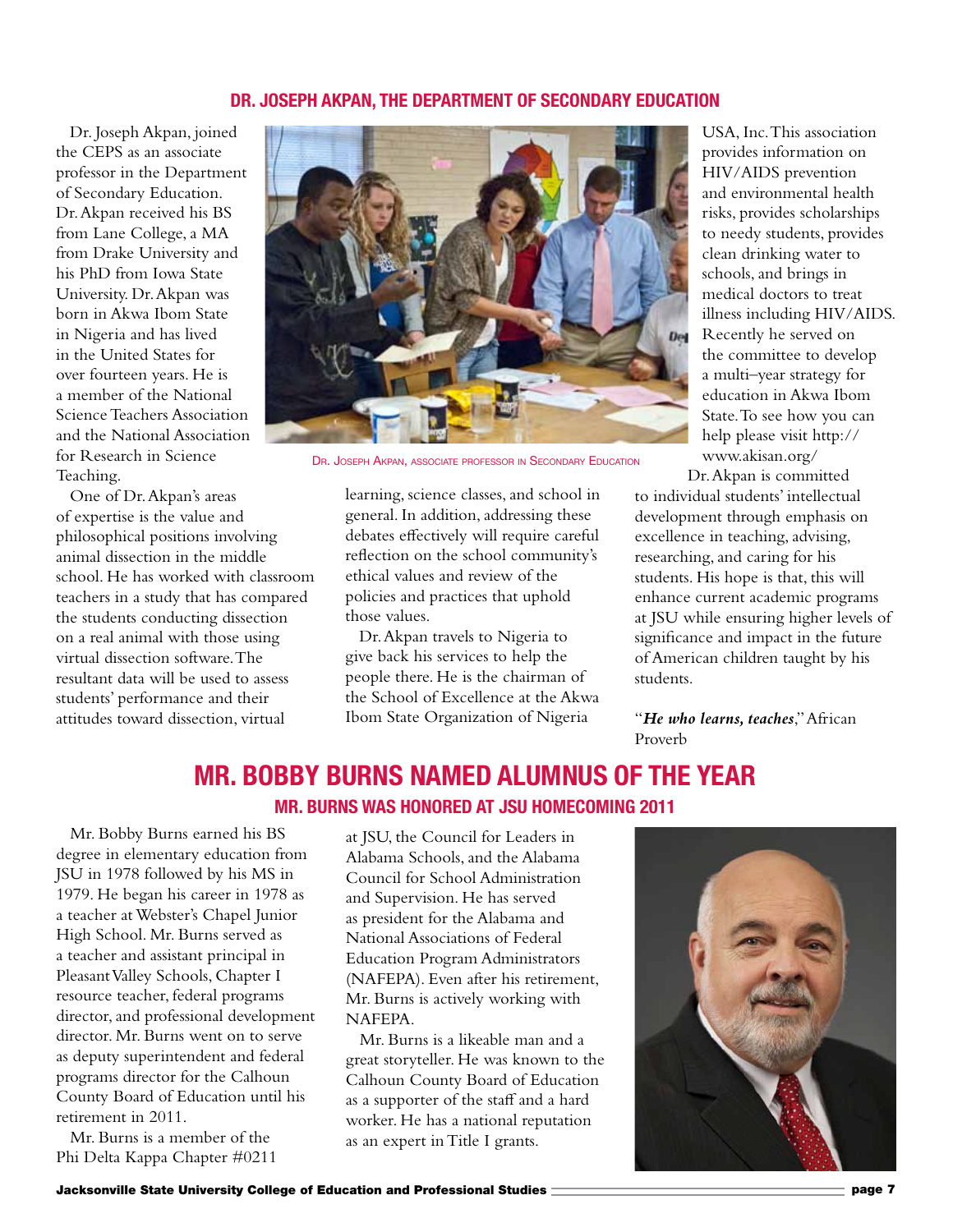### **TV Services Produces Videos on Captioning by Keith Thomas, Production coordinator of Television Services**

The Department of TV Services produced eight videos for the Described and Captioned Media Program (DCMP). The DCMP is funded by U.S. Department of Education and is administered by the National Association of the Deaf. This is the second time TV Services has collaborated with DCMP. The first project was an updated promotional PSA which was produced approximately two years ago.

Cindy Camp, Disability Specialist in Deafness for Disability Support Services at JSU, was the script writer and production coordinator for the project.

Ms. Ashley Fort, a Department of Communication student, and a

Jacksonville State University and the College of Education and Professional Studies have joined in a partnership that involves providing JSU interns technological equipment to facilitate their ability to integrate into the programs in the Piedmont City Schools.

The CEPS created a computer loaner program to allow JSU practicum students and interns to better serve the Piedmont City Schools by having technology that will easily integrate into instructional programs.

Last year Piedmont City Schools began providing teachers and fourth through twelfth grade students with laptops for instructional purposes. Mr. Matt Akin, superintendent of Piedmont City Schools worked with the CEPS in helping create a policy for JSU students to use JSU provided laptops and also input into the choice of computers to use at the schools.

"CEPS practicum students are

student worker for TV Services was the moderator of the series.

TV Services created the eight videos to respond to frequently asked questions concerning captioning of video media. The eight titles are: "What is captioning?";

"What is the difference between closed captions and subtitles?"; "Why do movies, TV shows, digital media, and such need to be captioned?";

"What are the legal mandates related to closed captioning?";

"How do the captioning laws apply to educational institutions?";

"Does it matter what the captions look like or how they are displayed?"; "How can I get media captioned?"



Ms. Ashley Fort, CEPS Department of COMMUNICATION MAJOR.

### **Piedmont Partnership**



guests in the schools where they are placed. It is important that the CEPS provides the skills and the technology needed to support their success in their practicum," said Dr. John Hammett, dean of the College of Education and Professional Studies.

Dr. Rebecca O. Turner, provost and vice president for academic and student affairs at JSU, provided the first ten Macintosh Airbooks for student use. The CEPS practicum students will use the laptops all year to download textbooks, create classroom

presentations, access educational resources, and report through a journal to their practicum supervisors.

"The practicum students were not only eager initially to have the laptops, they are enthusiastic about learning how technology improves student engagement," said Ms. Ronda Ray, director of clinical experiences. "Currently Dr. Alicia Simmons, director

of the Office of Institutional Research and Assessment, is working with us to create an assessment to measure the impact of technology on the intern experience through a survey that compares practicum students participating in the Piedmont project to a random group that did not have the same tools. This data will allow us to evaluate the different programming and to make decisions that will enhance our student teaching experiences."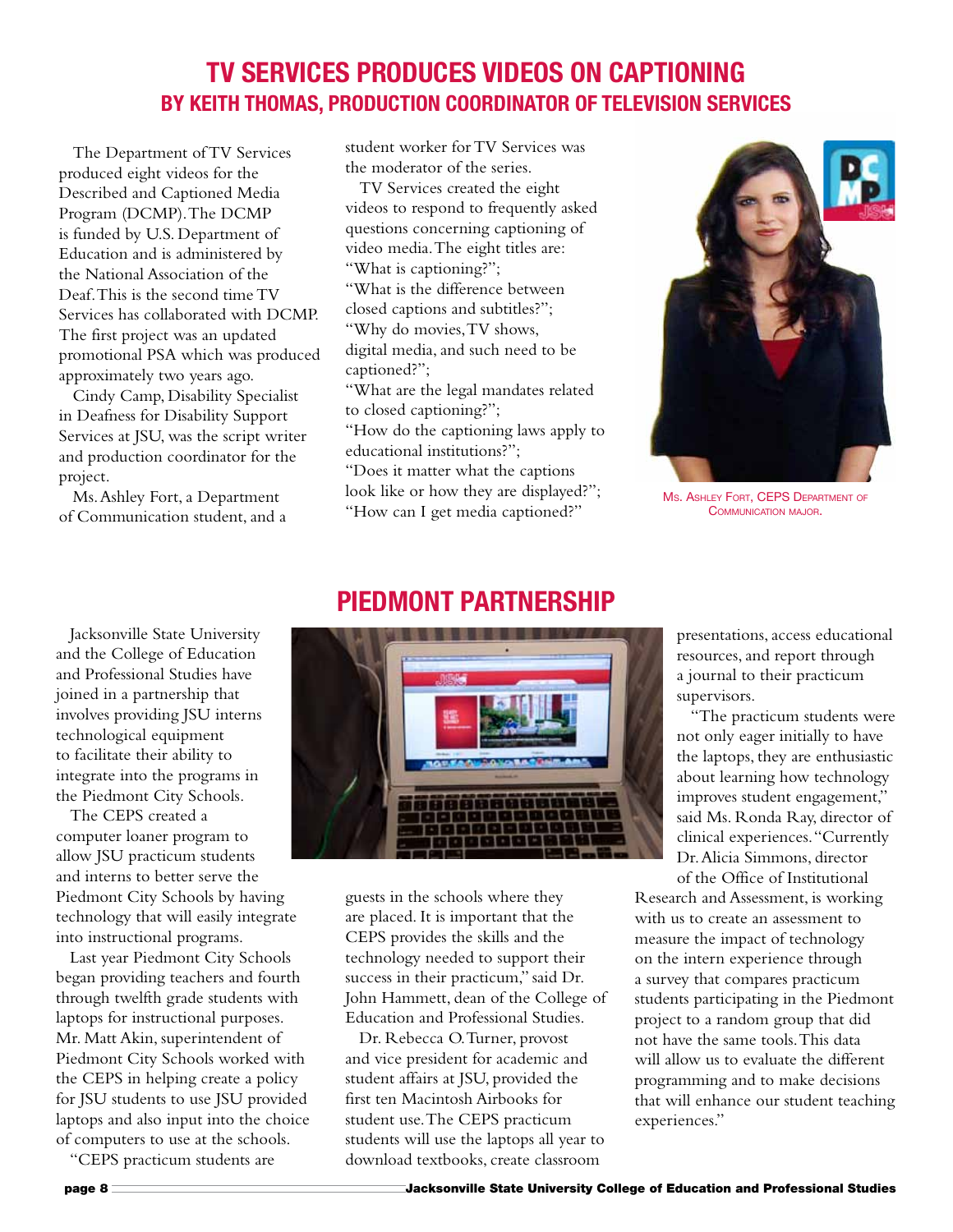### **Preparing for Extended Standards**

Dr. DaLee Chambers of the Alabama State Department of Special Education Services spoke to an audience of CEPS undergraduates, graduate students, students serving practicums, and local teachers concerning extended Standards Based IEPs. Dr. Gena Thornburg, department head of Curriculum and Instruction and Ms. Lynetta Owens, instructor of special education in the Department of Curriculum and Instruction hosted the event. Dr. Chambers works as an education specialist on standards and excellence for the Alabama State Board of Education. Her work takes her

around the state providing information to teachers.

Dr. Chambers' presentation covered Extended Standards based IEPS. These standards are for students with significant cognitive disabilities. The standards are provided to allow



In her talk she offered students career advice. "What I thought as I entered my undergraduate program of studies and what I am now as a working professional for the State

Dr. DaLee Chambers, Alabama State Department of Education Special Education Services, DR. GENA THORNBURG, HEAD OF THE DEPARTMENT OF CURRICULUM AND INSTRUCTION, AND Ms. LYNETTA OWENS, INSTRUCTOR OF SPECIAL EDUCATION.

She went on to encourage her audience to be open to the changes in their career paths. Dr. Chambers also explained that most of the standards placed on teachers were not federally mandated nor are they from a national association, she said that the standards had

materials, working with committees to develop rules and standards, and continually training people to successfully implement the outcomes."

> come from committees composed of classroom

teachers and SDE employees. Dr. Chambers then presented a PowerPoint showing how to correctly implement the Alabama Extended Standards. The PowerPoint covered the SDE extended standards for reading, mathematics, and science. The presentation is available on the SDE web page at http://www.alsde.edu/ html/sections/doc\_download.asp?se ction=65&id=14591&sort=16. Other resources that Dr. Chambers presented are available at http://www. alsde.edu/html/sections/documents.as p?section=65&sort=16&footer=sectio ns.

these students to access the general education curriculum.

Department I did not predict," said Dr. Chambers. "I find myself developing



Jacksonville State University College of Education and Professional Studies page 9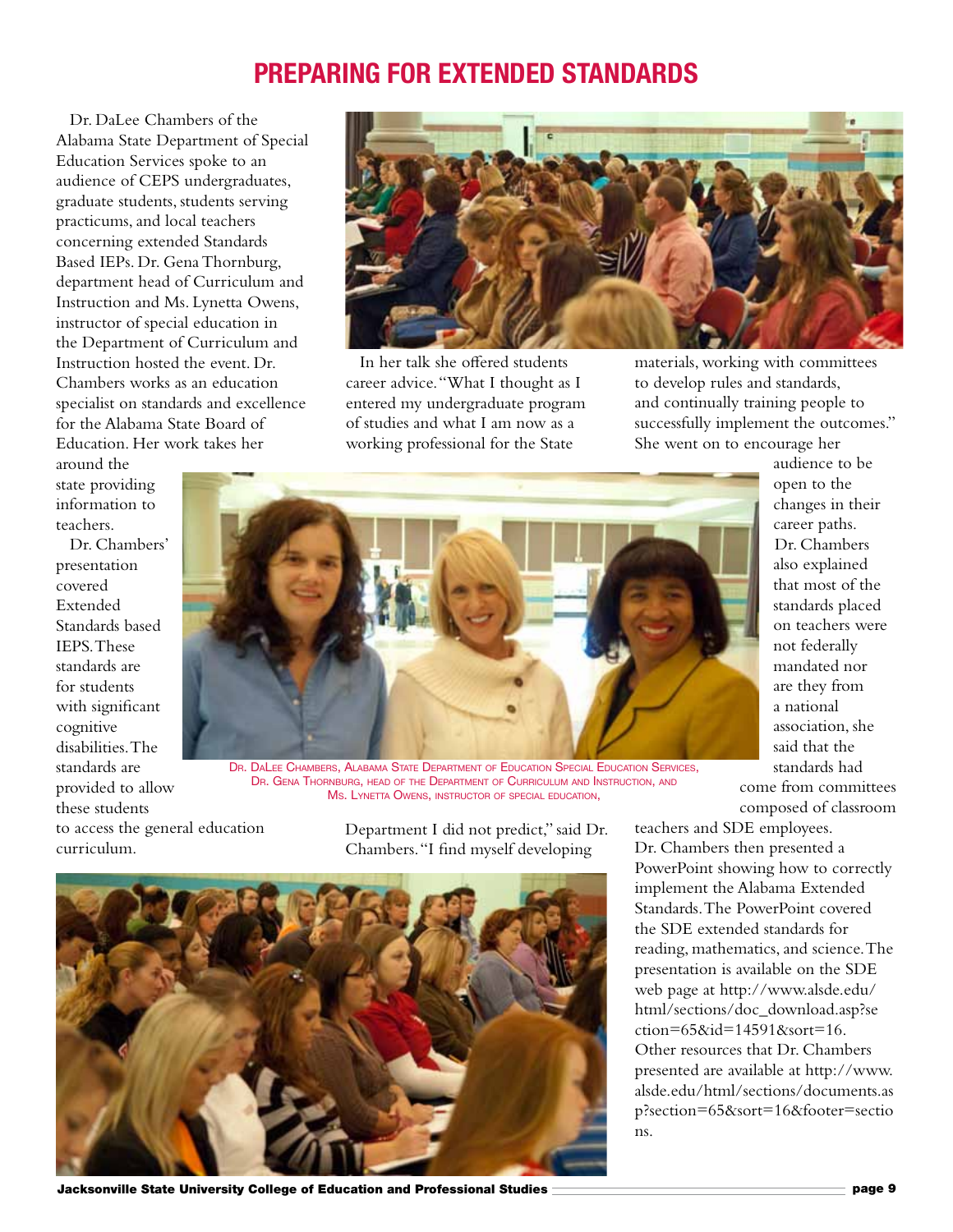### **Single Parent seminar program**



Seated in front of corporate sponsors and personnel from JSU are scholarship recipients (from left) Bethany Crook, Lisa Cribbs, Kanesha Williams, and Deanna Gerritsen. (Angie Finley/JSU photo)

On June 30, 2011, the JSU Wellness-Anniston Single Parent Program awarded four scholarships through its Single Parent Scholarship Program. The Single Parent Scholarship Program goals are to offer empowerment, education, encouragement, recognition, and support. JSU Wellness-Anniston would like to thank the following corporate sponsors for the 2011 scholarship awards and partnership: Alabama Power represented by Mr. Jim Friend, the Community Foundation of Northeast Alabama represented by Miss Susan Waldron, and Walmart Foundation represented by Mr. Kevin Smith.

When asked how they felt about contributing to such a worthy cause Susan Waldron, director of Board and Donor Relations stated, "Partnering with JSU Wellness to

For over a year the New student Population Committee, chaired by Ms. Robbie Boggs has worked on creating recruiting videos for the College Of Education and Professional Studies. With the help and support of Mr. Tim Garner, executive director of

award two scholarships to deserving single mothers seeking advanced education in a healthcare field is a great opportunity for the Walmart Foundation to promote its major interests — healthcare and education." Mr. Jim Freind, division area manager for the Alabama Power Company stated, "At Alabama Power we believe in giving back and making a difference in the communities that we serve. We are impressed with the success of the Single Mom Seminar program and we are pleased to be able to invest in a program that will produce tangible change in the life of a single mom and her family."

 "Walmart is happy to support the single parent initiative at Jacksonville State University and its efforts to help students succeed. Jacksonville State is helping students graduate and become the next generation of leaders in

### **Red Chair Videos**

the Department of Marketing and Communications, Ms. Mary Smith, coordinator of publications and Ms. Lee Miller, marketing specialist coordinated the video shoots by Big Advertising. Big Advertising, creaters of JSU's current logo, took the

our community and we're proud to support its efforts," stated Mr. Kevin Smith of Walmart

The 2011 scholarship recipients are Miss Bethany Crook, Miss Lisa Cribbs, Miss Deanna Gerritsen and Miss Kanesha Williams. Miss Crook and Miss Cribbs will be studying in the Medical Billing and Coding program, Miss Gerritsen will be studying for an EKG Certification, and Miss Williams will be studying in the Pharmacy Technician program.

The JSU Wellness-Anniston scholarship committee is comprised of Mr. Fred Smith, director of JSU Wellness-Anniston, Miss Rebecca Turner, director of Career Services, Miss Linda Shelton, Career Services counselor, Mrs. Debbie Taylor, assistant director of Student Life, and Dr. John Hammett, dean of the College of Education and Professional Studies.

footage and created a total of twelve videos that the CEPS can use for recruitment.

To view the videos please see http://www.jsu.edu/edprof/ testimonials/index.html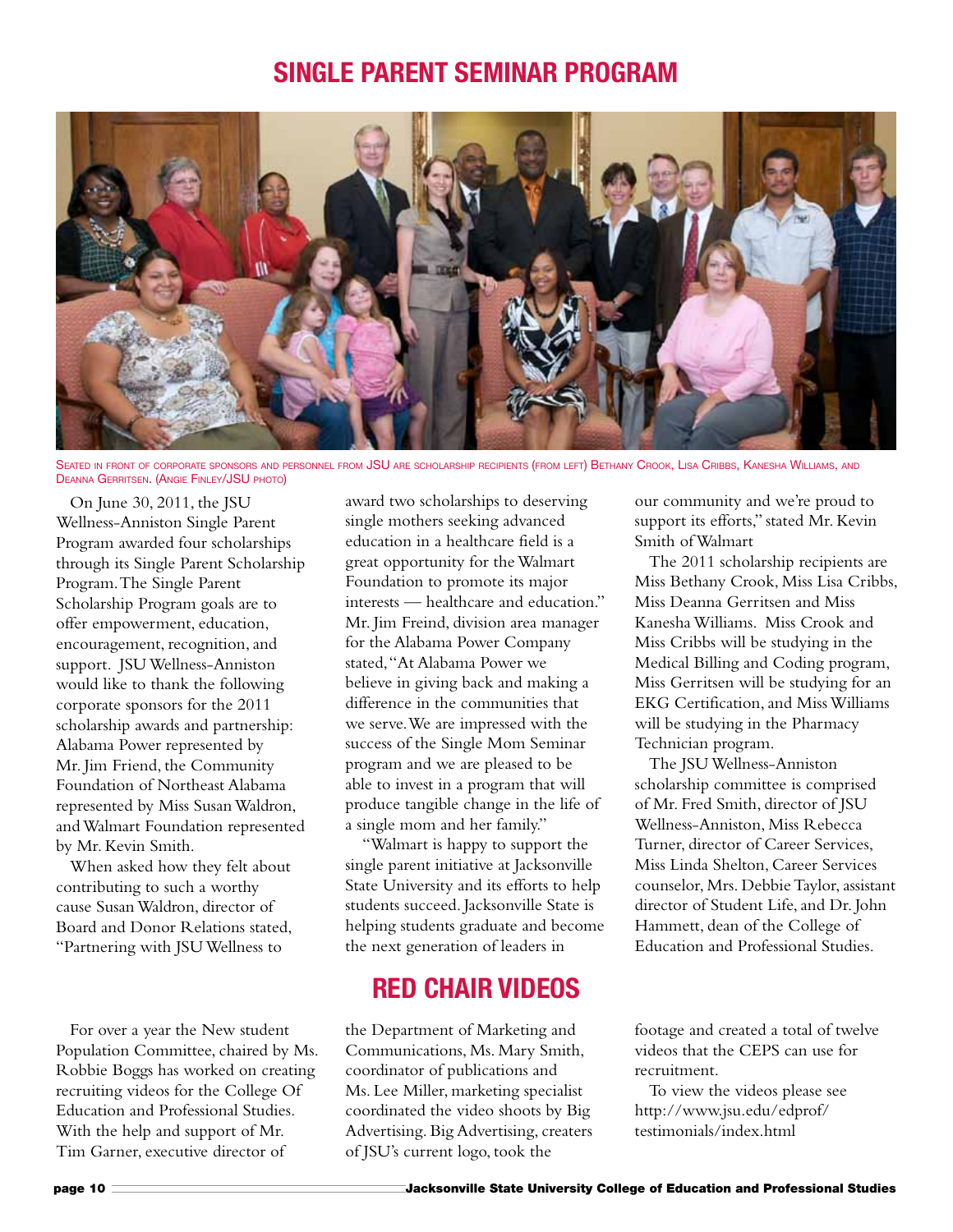### **Lessons for teachers from a Desert Rock of Ages By Chris Waddle, Ayers Distinguished Scholar**



They call the place "Sin City."

Las Vegas struck me more like the capital of clichés.

I came away a winner, because my whole purpose consisted of improved teaching through educational technology.

Blackboard, the outfit that furnishes JSU's course management system, plopped its big, annual conference down in the desert amid the crapshoot and showbiz junkies.

Frankly, I preferred the reptiles in the nearby Red Rock Canyon National Conservation Area to the lounge lizards.

But that's a cliché. As someone who teaches clear communication, I'm the sworn enemy of the dull thinking that produces stale, formulaic results.

How do you separate pedestrian writing (or teaching) from pedestrian brainwork? You start with a mind open to innovation and the excitement of fresh expression.

The criticism I hear about Blackboard supports the flat earth theory of education. You know – the old way works best, my scholarship is what counts, so students should come to me instead of my reaching out with some razzle-dazzle.

I've heard a professor say technology would ruin education.

Ah, what a familiar refrain: In my former work of professional journalism, editors thought online information would ruin the industry.



**The all-too-familiar welcome sign is an overused stock-image compared with ancient Mojave Desert dwellers' clarity of expression, photographed by the author, shown in Red Rock Canyon.**

**(Las Vegas welcome sign photo reprinted by permission of Dreamtime).**